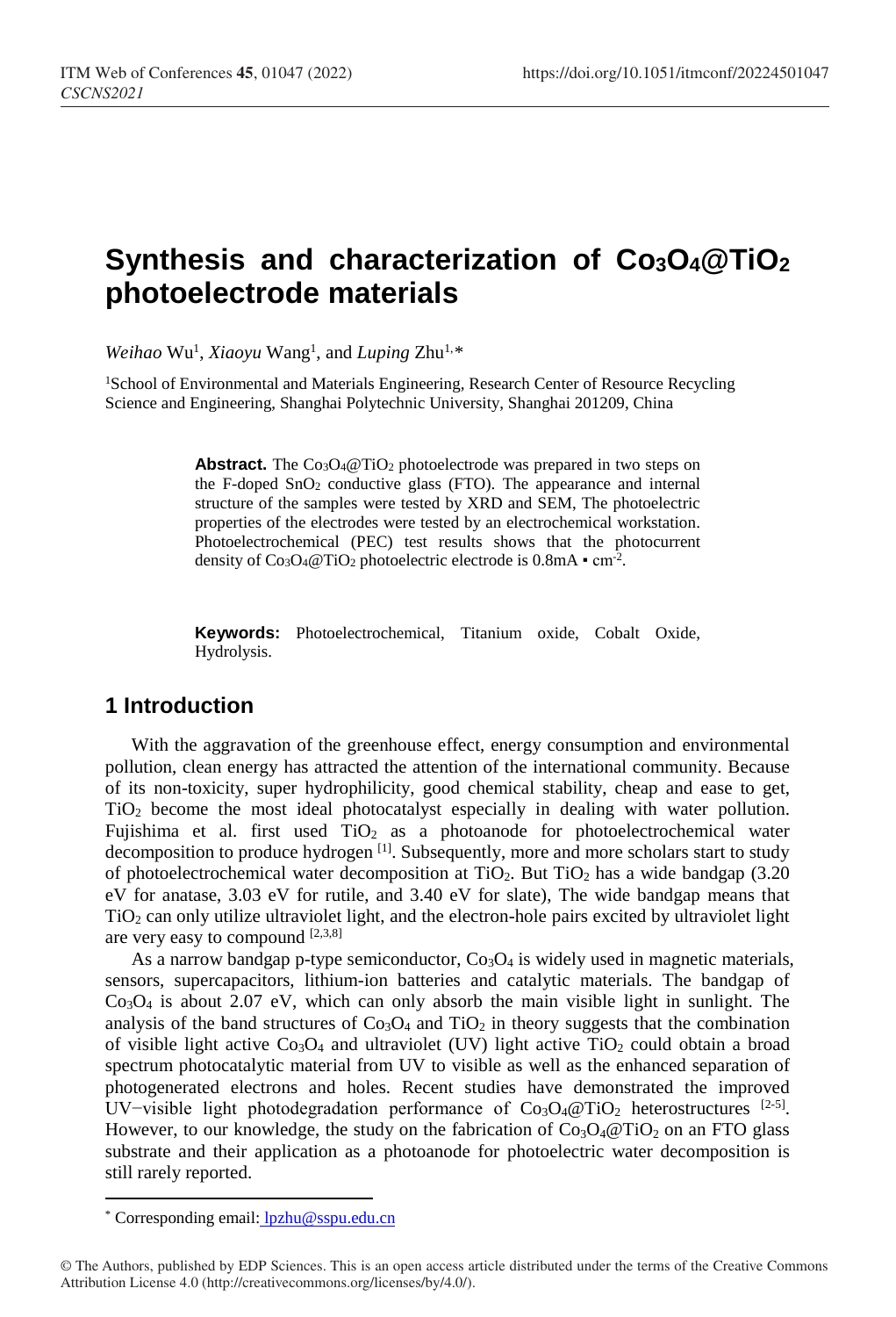In this study, we used the improved hydrothermal method method to grow threedimensional conical nano TiO<sub>2</sub> arrays on FTO conductive glass substrate, and  $Co<sub>3</sub>O<sub>4</sub>$  was rotary coated on it. TiO<sub>2</sub> nanocone as the 3D frame,  $Co<sub>3</sub>O<sub>4</sub>$  as spin-coated cover. In this 3D structure, the Co3O4 in the above structure was used to gather visible light, and the  $TiO<sub>2</sub>$ skeleton growing on the FTO glass substrate is used to capture ultraviolet light to generate photoelectron-hole pairs, and act as an electron transfer path. In our work, photocurrent and electrochemical impedance spectroscopic results were used to demonstrate low charge transfer resistance of the 3D structure, and excellent PEC performance under visible light illumination.

## **2 Experimental section**

#### **2.1 Synthesis of 3D TiO2 nanocones**

Analytical grade reagents were used, unless otherwise specified. In a typical synthesis process, 4.73mmol citrate, 4.73mmol tetrabutyl titanate and 50mL hydrochloric acid were added to 50mL deionized water, and the mixture was stirred for a defined period. After stirring, the liquid was transferred to a 100mL reaction kettle, and the FTO conductive substrate was immersed in the precursor solution. And the conductive surface was titled downward. The reaction at 150℃ for 6 h and dried at 80℃ for 2 h.

#### **2.2 Synthesis of 3D Co3O4@TiO2**

In our work, 5 mM of  $Co(NO<sub>3</sub>)<sub>2</sub>$  • 6H<sub>2</sub>O was dissolved in anhydrous ethanol, and the Co<sub>3</sub>O<sub>4</sub> coating was spin-coated on the  $TiO<sub>2</sub>$  nanocones synthesized in Section 2.1 using a spincoater (Easy Coater 6, LS52147), dried, and calcination at 400°C.

The final sample was characterized by X-ray diffractometer (XRD; Rigaku D/max 2500), scanning electron microscope (SEM; Hitachi S-4800). Electrochemical impedance spectroscopy (EIS) tests were performed by an electrochemical workstation (Autolab; PGSTAT302N; The electrolyte is 0.5M Na<sub>2</sub>SO<sub>4</sub>, the bias voltage of 1 V and a frequency of 0.1-105 Hz). The amperometric current versus time (I-t) curves of the electrodes was tested using the three-electrode method and a solar simulator (WXS-80C-3, 100 mW/cm<sup>2</sup>) under the same electrolyte conditions as above.

## **3 Results and Discussion**

As shown in Figure 1(a),  $TiO<sub>2</sub>$  nanocones are evenly staggered on the entire FTO surface. The enlarged image (Figure 2(b)) shows that  $TiO<sub>2</sub>$  nanocones are smooth four-pyramid shapes with wide bottom and a narrow top, and the bottom width is about 500nm. Figure  $1(c)$  shows that the Co<sub>3</sub>O<sub>4</sub>@TiO<sub>2</sub> is relatively uniform, with the canopy scattered on the surface of the TiO<sub>2</sub> nanocone, and the TiO<sub>2</sub> nanocones interspersed on the Co<sub>3</sub>O<sub>4</sub> canopy. The morphological structure of the material affects the properties of the material, and this special three-dimensional structure can greatly increase the light capture and contact area with electrolytes. Meanwhile, the  $TiO<sub>2</sub>$  nanocone can be used as an electron transport path to migrate electrons to FTO conductive glass.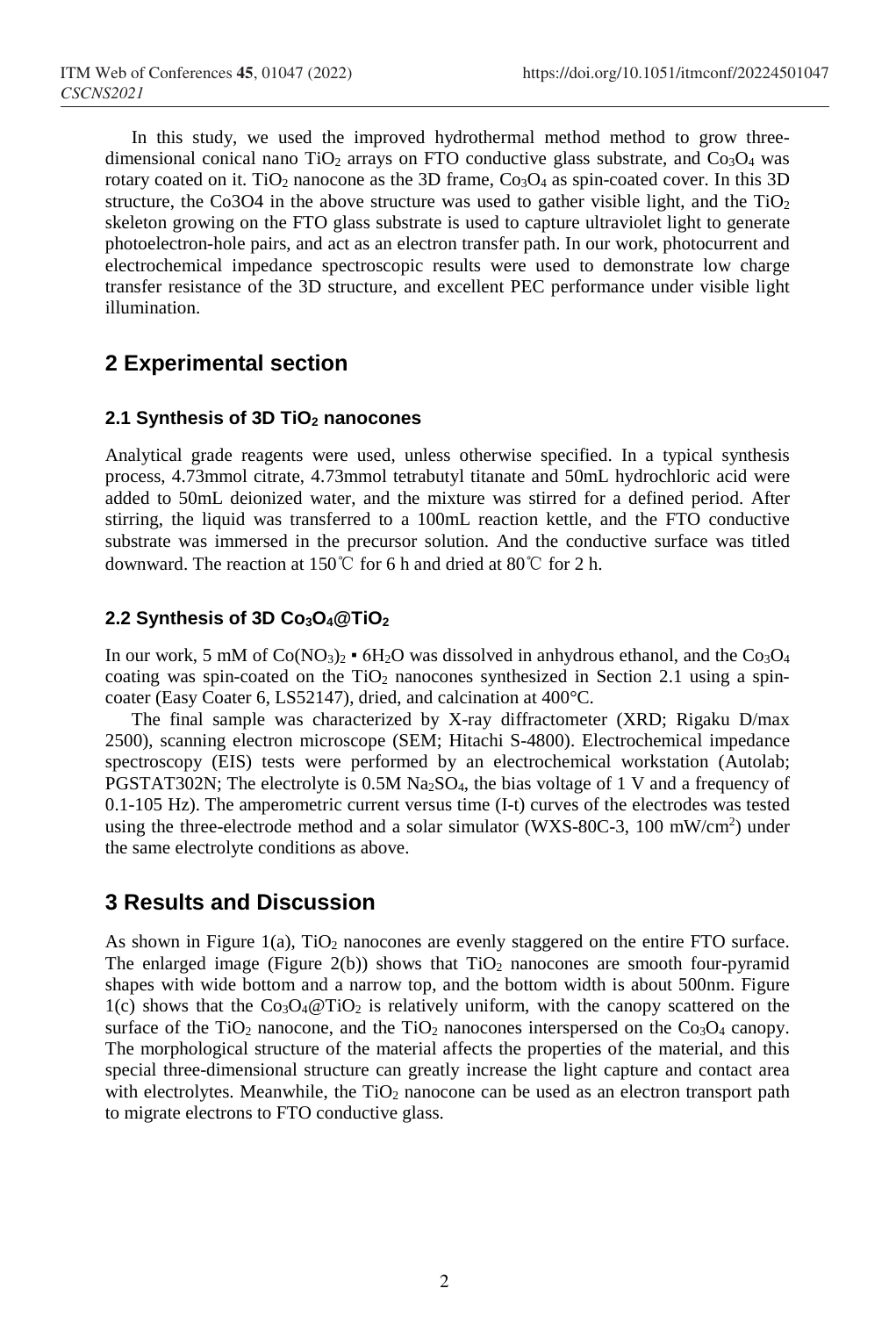

**Fig. 1.** SEM image of (a,b) TiO2 nanocones, (c,d) Co3O4@TiO2 photoelectrode.

The XRD patterns of  $TiO<sub>2</sub>$  nanocones are shown in Figure 2(b), it can be determined from the peak that the prepared nanocone is tetragonal rutile  $TiO<sub>2</sub>$  (Corresponding to the diffraction peak of standard card JCPDS No.88-1175)<sup>[6]</sup>. XRD patterns of the  $Co<sub>3</sub>O<sub>4</sub>@TiO<sub>2</sub>$ in Figure 2(c) confirm the presence of spinel  $Co<sub>3</sub>O<sub>4</sub>$  (Corresponding to the diffraction peak of standard card JCPDS No.76-1802) [4].



**Fig. 2.** XRD patterns of (a) FTO (b) the TiO<sub>2</sub> nanocones and (c) Co<sub>3</sub>O<sub>4</sub>@TiO<sub>2</sub> photoelectrode.

Figure 3 shows the photocurrent density curve for a light on/off cycle every 60s, All the electrodes showed a rapid light response. The photocurrent density of the three-dimensional nanostructure array  $Co<sub>3</sub>O<sub>4</sub>@TiO<sub>2</sub>$  photoelectrode increases gradually when the light source is turned on, and the maximum is close to  $0.8 \text{mA/cm}^2$ , which is nearly 4 times that of the TiO2 nanocones. Generally, the photocurrent density reflects the separation efficiency of the semiconductor photogenerated electron-hole pair  $[3]$ . The electron hole separation efficiency of the photoelectrode prepared by us is much higher than that of  $TiO<sub>2</sub>$  nanocones.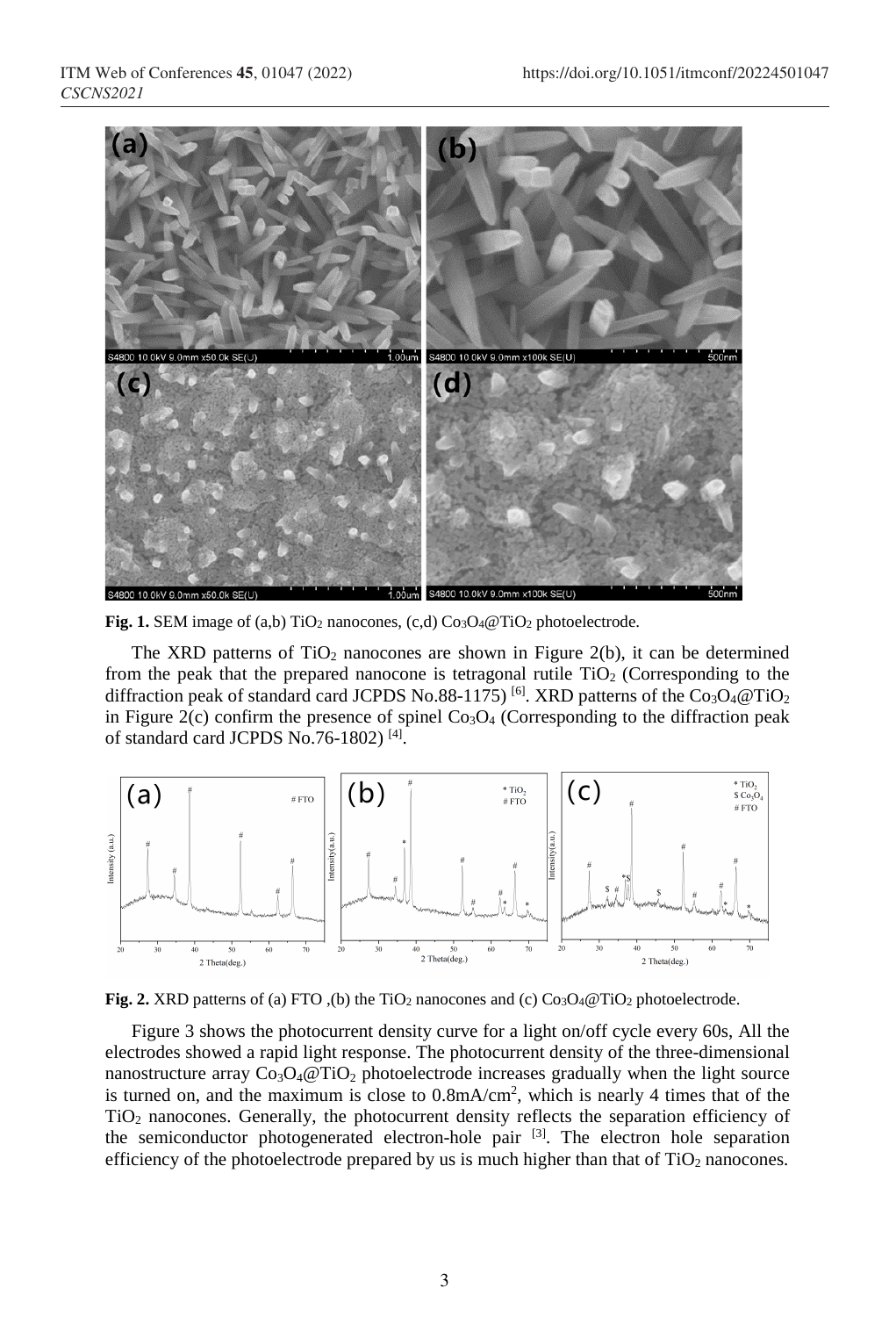

Fig. 3. I-t curves of TiO<sub>2</sub> nanocones and Co<sub>3</sub>O<sub>4</sub>@TiO<sub>2</sub> photoelectrode.

Figure 4 shows the EIS plots of TiO<sub>2</sub> nanocone and  $Co_3O_4@TiO_2$ . All EIS plots shows a high-frequency hemisphere whose diameter represents the electron transfer resistance of the electrode surface dynamics, the smaller the semicircle diameter, the easier the charge migration and the more efficient the electron-hole pair separation is  $[7]$ . The semicircular diameter of  $Co<sub>3</sub>O<sub>4</sub>@TiO<sub>2</sub>$  photoelectrodes is much less than that of TiO<sub>2</sub> nanocones. This indicates that the three-dimensional structure array formed by the  $Co<sub>3</sub>O<sub>4</sub>$  coating distributed on the TiO<sub>2</sub> skeleton stalk is more suitable for carrier transfer compared with  $TiO<sub>2</sub>$  and the introduction of Co3O4 inhibits the electron-hole recombination and improves the charge transfer performance.



**Fig. 4.** EIS plots for TiO2 and Co3O4@TiO2 photoelectrode.

### **4 Conclusions**

In conclusion, we have successfully synthesized a  $Co<sub>3</sub>O<sub>4</sub>@TiO<sub>2</sub>$  nanoarray on an FTO conductive glass substrate. Compared with  $TiO<sub>2</sub>$  nanocones, the photoelectrode we synthesized has lower charge transfer resistance and higher photocurrent, while the separation efficiency of semiconductor photogenerated electron hole pairs is easily affected by the material morphology. Our synthesized photoelectric electrode has a unique threedimensional morphology, which increases the surface area of the electrode, enhances the absorption capacity of light, and improves the separation efficiency of electrons and holes in the photoelectric aurora. Our work provides a reference for the design of novel photocatalytic degradation materials and photoelectrochemical water decomposition electrodes, and this simple and low-cost preparation method also provides ideas for the design and synthesis of novel catalytic and photoelectric conversion nanostructures.